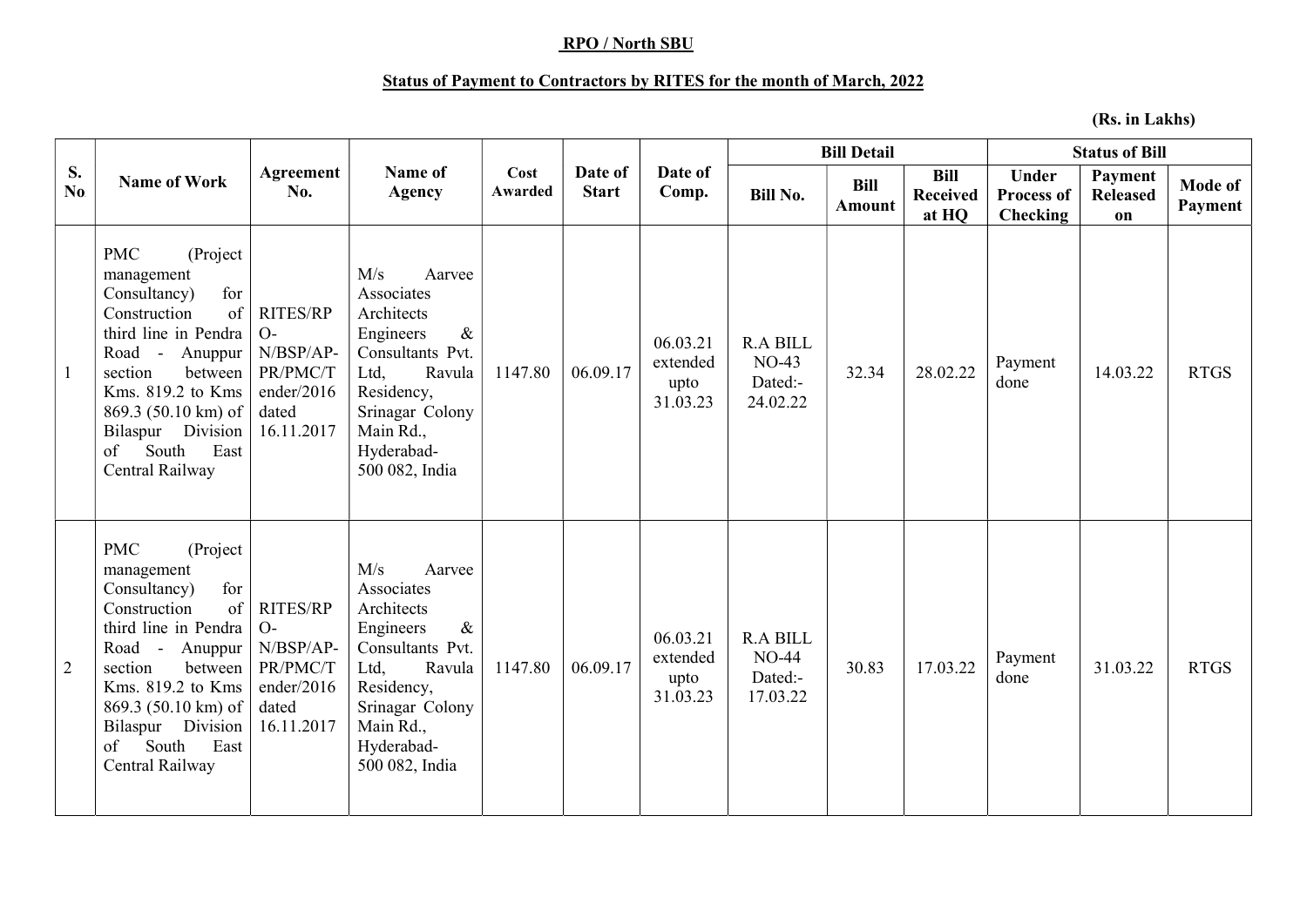|                |                                                                                                                                                                                                                                                                                                                                                                               |                                                                                        | <b>Bill Detail</b>                                                                                                                                                                 |                        |                         | <b>Status of Bill</b>                    |                                                   |                              |                                         |                                                      |                                  |                    |
|----------------|-------------------------------------------------------------------------------------------------------------------------------------------------------------------------------------------------------------------------------------------------------------------------------------------------------------------------------------------------------------------------------|----------------------------------------------------------------------------------------|------------------------------------------------------------------------------------------------------------------------------------------------------------------------------------|------------------------|-------------------------|------------------------------------------|---------------------------------------------------|------------------------------|-----------------------------------------|------------------------------------------------------|----------------------------------|--------------------|
| S.<br>No.      | <b>Name of Work</b><br>No.                                                                                                                                                                                                                                                                                                                                                    | Agreement                                                                              | Name of<br><b>Agency</b>                                                                                                                                                           | Cost<br><b>Awarded</b> | Date of<br><b>Start</b> | Date of<br>Comp.                         | <b>Bill No.</b>                                   | <b>Bill</b><br><b>Amount</b> | <b>Bill</b><br><b>Received</b><br>at HQ | <b>Under</b><br><b>Process of</b><br><b>Checking</b> | Payment<br><b>Released</b><br>on | Mode of<br>Payment |
| $\overline{3}$ | <b>PMC</b><br>(Project<br>management<br>for<br>Consultancy)<br>Construction<br>of<br>third line in Pendra<br>Road -<br>Anuppur<br>section<br>between<br>Kms. 819.2 to Kms<br>869.3 (50.10 km) of<br>Bilaspur Division<br>of<br>South<br>East<br>Central Railway                                                                                                               | <b>RITES/RP</b><br>$O-$<br>N/BSP/AP-<br>PR/PMC/T<br>ender/2016<br>dated<br>16.11.2017  | M/s<br>Aarvee<br>Associates<br>Architects<br>Engineers<br>$\&$<br>Consultants Pvt.<br>Ltd,<br>Ravula<br>Residency,<br>Srinagar Colony<br>Main Rd.,<br>Hyderabad-<br>500 082, India | 1147.80                | 06.09.17                | 06.03.21<br>extended<br>upto<br>31.03.23 | <b>R.A BILL</b><br>$NO-45$<br>Dated:-<br>30.03.22 | 25.82                        | 31.03.22                                | Payment<br>under<br>process                          |                                  |                    |
| $\overline{4}$ | of<br>Construction<br>in<br>Earthwork<br>formation, Bridges<br>$\&$<br>Structures,<br>Shifting/<br>P.way,<br>Provision<br>of<br>S&T<br>$\sqrt{ }$<br>Electrical<br>utilities and other<br>works<br>for<br>allied<br>Third<br>line<br>from<br>Pendra<br>Road to<br>section<br>Anuppur<br>of<br>(50.1)<br>km)<br>Bilaspur<br>Division<br>South<br>of<br>East<br>Central Railway | RITES/RP<br>$O-$<br>N/BSP/AP-<br>PR/Packag<br>$e-$<br>1/TS/2016<br>dated<br>27.10.2016 | Jhajharia<br>M/s<br>Nirman Ltd.<br>Jhajharia<br>Mansion,<br>Jagmal Block,<br>Bilaspur,<br>Chhattisgarh<br>495001                                                                   | 12496.40               | 01.12.16                | 30.05.19<br>Extended<br>upto<br>15.04.22 | <b>BILL</b><br>RA<br>NO-46<br>Dated:-<br>13.03.22 | 227.38                       | 14.03.22                                | Payment<br>done                                      | 01.04.22                         | <b>RTGS</b>        |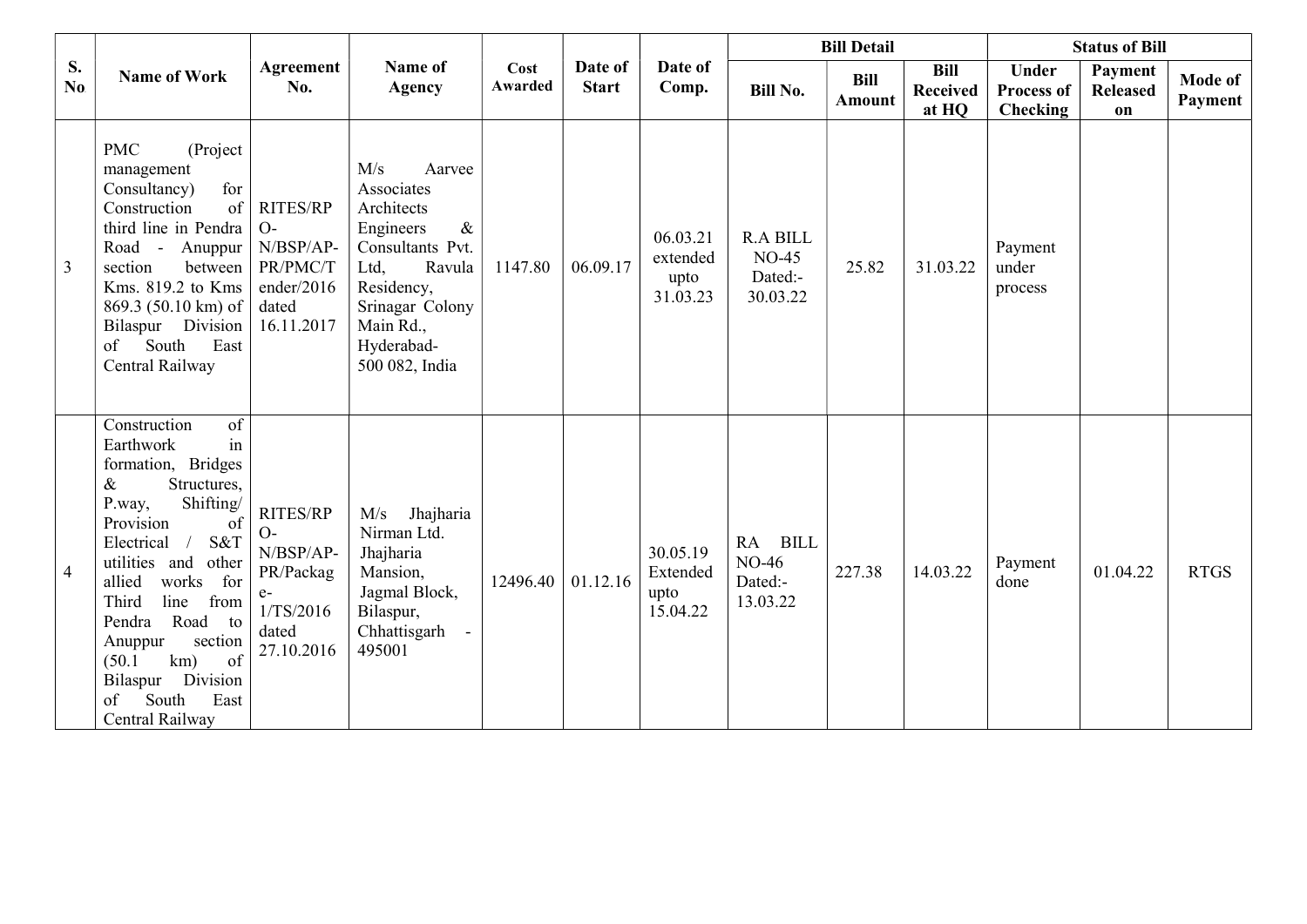|           | <b>Name of Work</b>                                                                                                                                                                                                                                                                                                                                                                 |                                                                            |                                                                                                                                                                                              |                 |                         |                                                                                | <b>Bill Detail</b>                                              |                              |                                  | <b>Status of Bill</b>                                |                                  |                           |
|-----------|-------------------------------------------------------------------------------------------------------------------------------------------------------------------------------------------------------------------------------------------------------------------------------------------------------------------------------------------------------------------------------------|----------------------------------------------------------------------------|----------------------------------------------------------------------------------------------------------------------------------------------------------------------------------------------|-----------------|-------------------------|--------------------------------------------------------------------------------|-----------------------------------------------------------------|------------------------------|----------------------------------|------------------------------------------------------|----------------------------------|---------------------------|
| S.<br>No. |                                                                                                                                                                                                                                                                                                                                                                                     | Agreement<br>No.                                                           | Name of<br><b>Agency</b>                                                                                                                                                                     | Cost<br>Awarded | Date of<br><b>Start</b> | Date of<br>Comp.                                                               | <b>Bill No.</b>                                                 | <b>Bill</b><br><b>Amount</b> | Bill<br><b>Received</b><br>at HQ | <b>Under</b><br><b>Process of</b><br><b>Checking</b> | Payment<br><b>Released</b><br>on | <b>Mode of</b><br>Payment |
| 5         | of<br>Construction<br>Type -II, Type-III,<br>Type-IV<br>Railway<br><b>Stations</b><br>quarters,<br>and other Service<br>Buildings and other<br>allied works from PR/Package<br>Pendra Road to<br>Anuppur section of<br>Bilaspur Division<br>South<br>East<br>of<br>Central Railway                                                                                                  | RITES/RPO<br>-N/BSP/AP-<br>$-II/2016$<br>dated<br>19.04.2017               | M/S GUPTA<br><b>ENTERPRISES</b><br>252-G,Sant<br>Nagar, East of<br>Kailash, New<br>Delhi-<br>110065Tel:<br>46116267,26426<br>267Fax:<br>26286927<br>Email:<br>sksingla $123@$<br>yahoo.co.in | 2619.98         | 16.05.17                | 15.05.19<br>extended<br>upto<br>19.10.21<br>(Work)<br>physically<br>completed) | <b>R.A BILL</b><br>$NO-20$<br>dated<br>30.03.22<br>(Final bill) | 124.10                       | 31.03.22                         | Payment<br>under<br>process                          |                                  |                           |
| 6         | $\overline{\text{of}}$<br>Construction<br>in<br>Earthwork<br>formation, Bridges<br>Structures,<br>&<br>Shifting/<br>P.way,<br>Provision<br>of<br>S&T<br>Electrical<br>utilities and<br>other<br>works<br>for<br>allied<br>line<br>Third<br>from<br>Road to<br>Pendra<br>section<br>Anuppur<br>km)<br>of<br>(50.1)<br>Division<br>Bilaspur<br>South<br>East<br>of<br>Central Railway | RITES/RPO<br>-N/BSP/AP-<br>PR/Package-<br>1/TS/2016<br>dated<br>27.10.2016 | Jhajharia<br>M/s<br>Nirman Ltd.<br>Jhajharia<br>Mansion,<br>Jagmal Block,<br>Bilaspur,<br>Chhattisgarh<br>495001                                                                             | 12496.40        | 01.12.16                | 30.05.19<br>Extended<br>upto<br>15.04.22                                       | Price<br>Escalation<br>$No-16$<br>Dated:-<br>30.03.221          | 61.63                        | 31.03.22                         | Payment<br>under<br>process                          |                                  |                           |